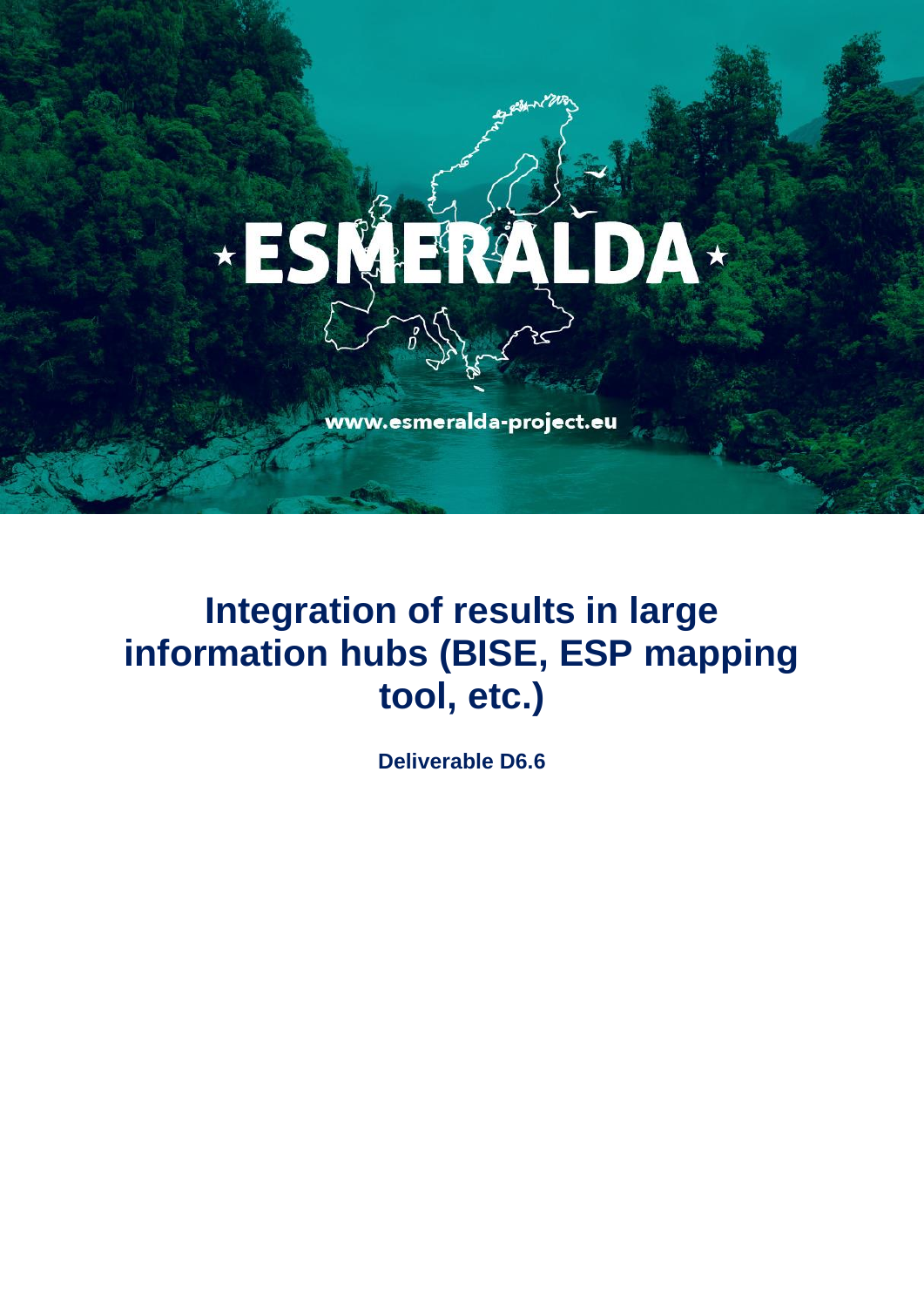### **Integration of results in large information hubs (BISE, ESP mapping tool, etc.)**

\_\_\_\_\_\_\_\_\_\_\_\_\_\_\_\_\_\_\_\_\_\_\_\_\_\_\_\_\_\_\_\_\_\_\_\_\_\_\_\_\_\_\_\_\_\_\_\_\_\_\_\_\_\_\_\_\_\_\_\_\_\_\_\_\_\_\_\_\_\_\_\_\_\_\_\_\_\_\_\_\_\_

July 2018

*Authors: Pavel Stoev, Anna Sapundzhieva, Iliyana Kuzmova (Pensoft Publishers), Benjamin Burkhard (LUH)*



**Enhancing ecosystem services mapping for policy and** 

**decision making**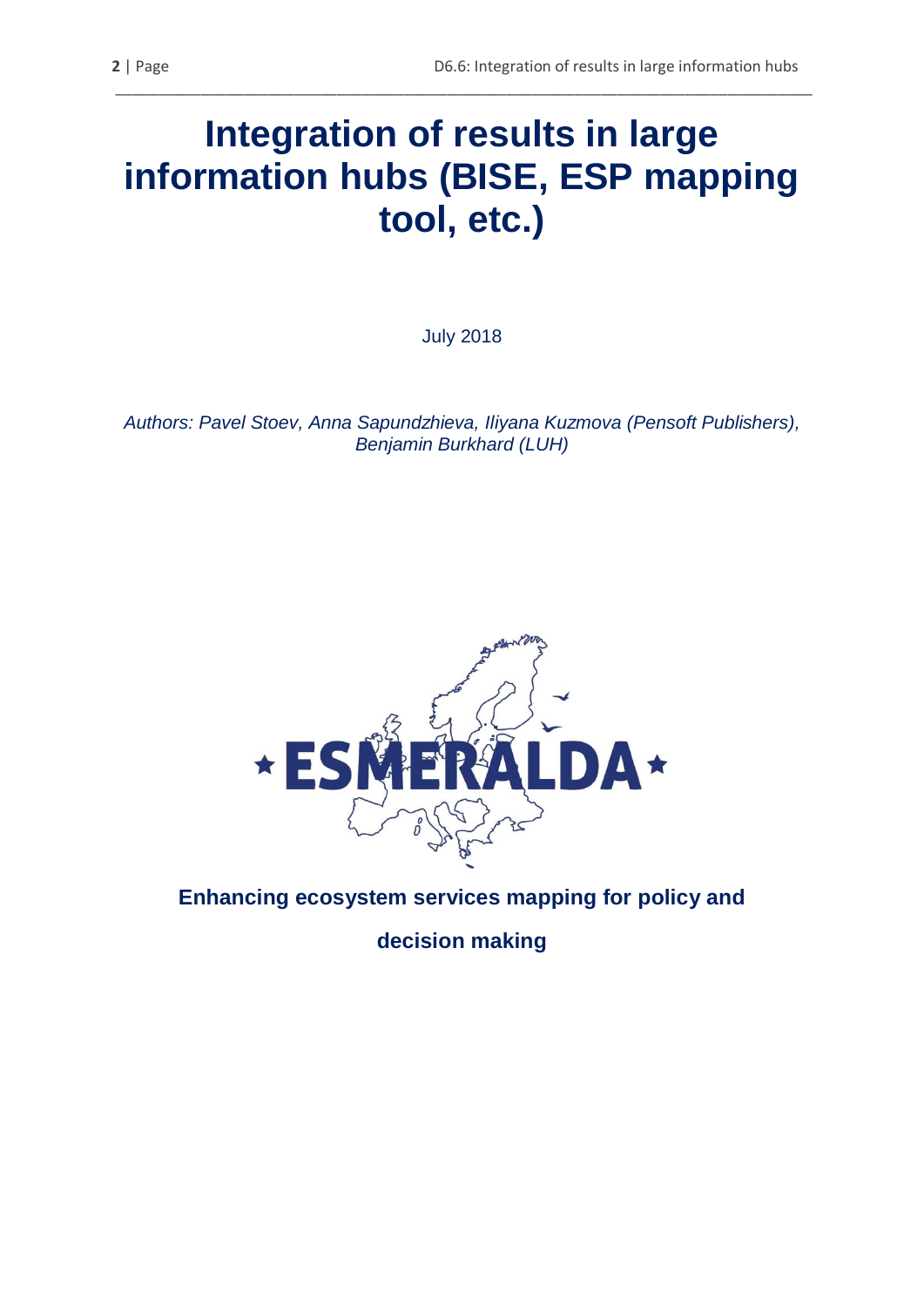#### **Prepared under contract from the European Commission**

Grant agreement No. 642007 EU Horizon 2020 Coordination and support action

| Project acronym:           | <b>ESMERALDA</b>                                                                                                                                                                                                                         |  |
|----------------------------|------------------------------------------------------------------------------------------------------------------------------------------------------------------------------------------------------------------------------------------|--|
| Project full title:        | Enhancing ecosystem services mapping for policy and decision                                                                                                                                                                             |  |
|                            | making                                                                                                                                                                                                                                   |  |
| Start of the project:      | February 2015                                                                                                                                                                                                                            |  |
| Duration:                  | 42 months                                                                                                                                                                                                                                |  |
| Project coordinator:       | Prof. Benjamin Burkhard, Leibniz Universität Hannover                                                                                                                                                                                    |  |
| Project website            | www.esmeralda-project.eu                                                                                                                                                                                                                 |  |
| Deliverable title:         | Integration of results in large information hubs (BISE, ESP<br>mapping tool, etc.)                                                                                                                                                       |  |
| Deliverable n°:            | D6.6                                                                                                                                                                                                                                     |  |
| Nature of the Deliverable: | <b>DEC</b>                                                                                                                                                                                                                               |  |
| Dissemination level:       | Public                                                                                                                                                                                                                                   |  |
|                            |                                                                                                                                                                                                                                          |  |
| WP responsible:            | WP <sub>6</sub>                                                                                                                                                                                                                          |  |
| Lead beneficiary:          | <b>Pensoft Publishers</b>                                                                                                                                                                                                                |  |
| Citation:                  | Sapundzhieva, A., Kuzmova, I. & Stoev, P., Burkhard, B. (2018).<br>Integration of results in large information hubs (BISE, ESP<br>mapping tool, etc.) Deliverable D6.6 EU Horizon 2020<br>ESMERALDA Project, Grant agreement No. 642007. |  |
| Due date of deliverable:   | Month n°42                                                                                                                                                                                                                               |  |
| Actual submission date:    | Month n°42                                                                                                                                                                                                                               |  |

\_\_\_\_\_\_\_\_\_\_\_\_\_\_\_\_\_\_\_\_\_\_\_\_\_\_\_\_\_\_\_\_\_\_\_\_\_\_\_\_\_\_\_\_\_\_\_\_\_\_\_\_\_\_\_\_\_\_\_\_\_\_\_\_\_\_\_\_\_\_\_\_\_\_\_\_\_\_\_\_\_\_

#### Deliverable status:

| Version | <b>Status</b> | Date         | Author(s)                                                       |
|---------|---------------|--------------|-----------------------------------------------------------------|
| 1.0     | Draft         | 10 July 2018 | Sapundzhieva,<br><b>Iliyana</b><br>Kuzmova<br>Anna<br>(Pensoft) |
| 1.1     | Draft         | 25 July 2018 | Benjamin Burkhard (LUH)                                         |
| 1.2     | Final         | 26 July 2018 | Submitted to coordinator                                        |

The content of this Deliverable does not necessarily reflect the official opinions of the European Commission or other institutions of the European Union.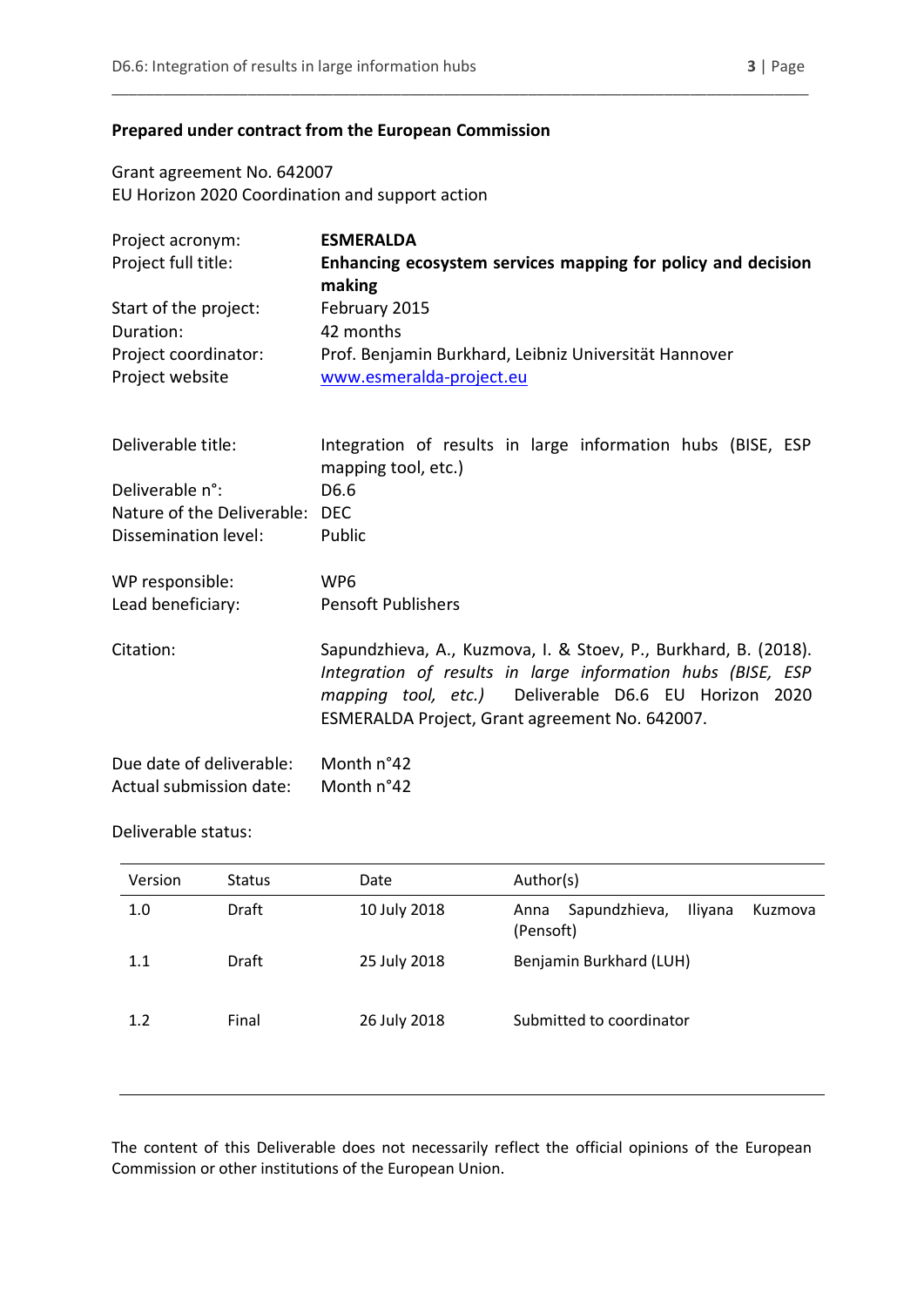### **Table of contents**

| 1. |      |  |
|----|------|--|
| 2. |      |  |
| 3. |      |  |
|    | 3.1. |  |
|    | 3.2. |  |
|    | 3.3. |  |
|    | 3.4. |  |
| 4. |      |  |
|    | 4.1. |  |
|    | 4.2. |  |
|    | 4.3. |  |
|    | 4.4. |  |
| 5. |      |  |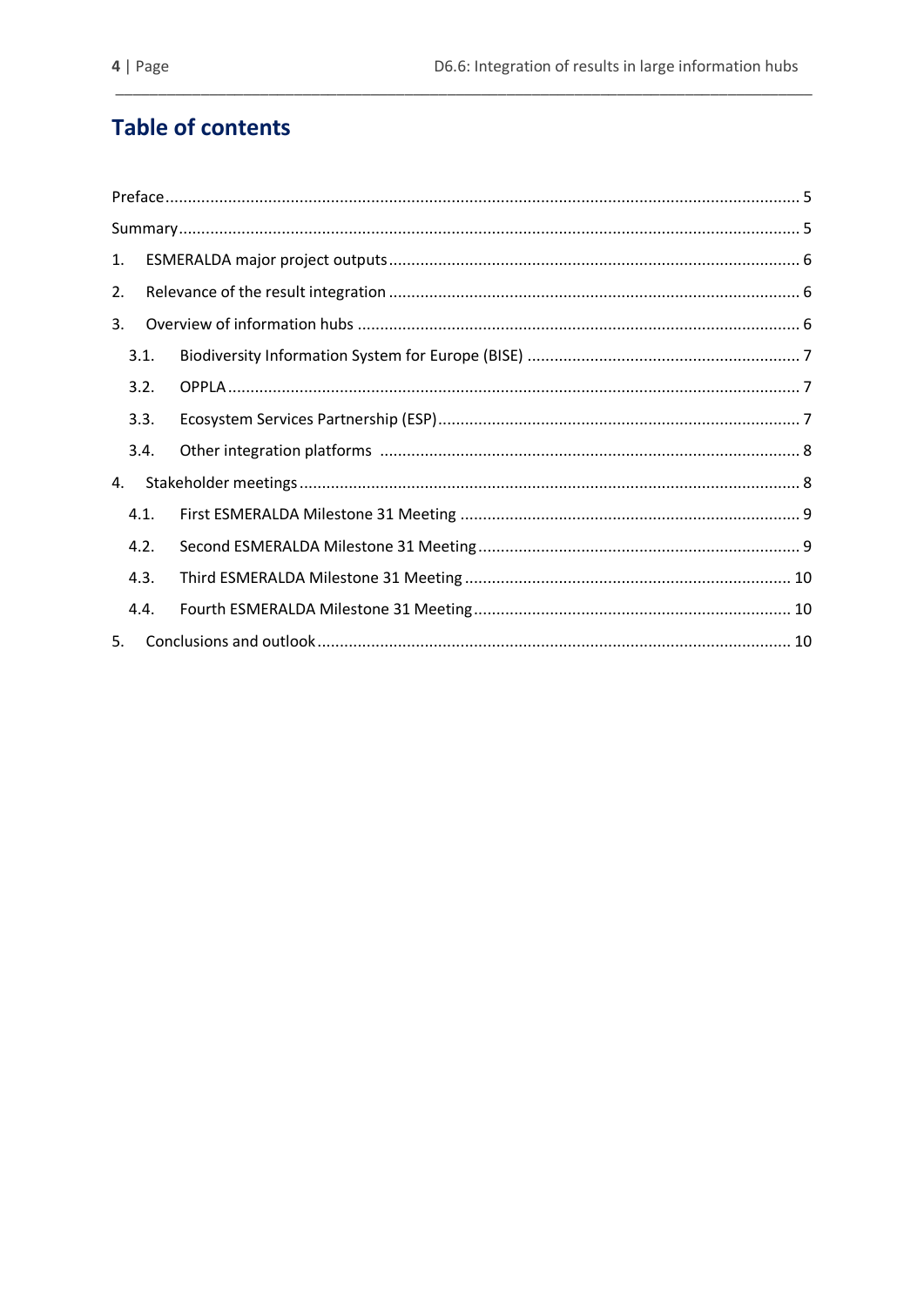#### <span id="page-4-0"></span>**Preface**

Deliverable 6.6 explains the importance of integrating the ESMERALDA major outputs such as the ESMERALDA MAES Explorer and the ESMERALDA MAES Method Explorer into large information hubs. This integration aims at increasing the visibility of project results and safeguarding their availability also after the project lifetime. To ensure that project outcomes are integrated into the most suitable information hub, stakeholders assessed potential information hubs and conducted a survey among them to determine which one can provide best distribution of the ESMERALDA results. The following report introduces the ESMERALDA major outcomes and describes how an integration platform has eventually been selected.

\_\_\_\_\_\_\_\_\_\_\_\_\_\_\_\_\_\_\_\_\_\_\_\_\_\_\_\_\_\_\_\_\_\_\_\_\_\_\_\_\_\_\_\_\_\_\_\_\_\_\_\_\_\_\_\_\_\_\_\_\_\_\_\_\_\_\_\_\_\_\_\_\_\_\_\_\_\_\_\_\_\_

#### <span id="page-4-1"></span>**Summary**

From the beginning of ESMERALDA up to the final month of the project, key updates and findings were published on the project website. To illustrate the end results of the project, the ESMERALDA MAES Explorer was created, which links users to all products and provides guidance on how to use them. The guidance tool includes the ESMERALDA MAES Methods Explorer, an interface allowing users to explore the comprehensive methods database created within the project.

ESMERALDA planned inter-operability with existing platforms to ensure the perennity of the endproducts. The following three platforms were recognised as potential integration hubs:

**BISE** is the **Biodiversity Information System for Europe** run by the European Environment Agency. It is a single entry point for data and information on biodiversity supporting the implementation of the EU Biodiversity Strategy and the Aichi targets in Europe.

**Oppla** is an open platform designed for people with diverse needs and interests - from science, policy and practice; public, private and voluntary sectors; organisations large and small, as well as individuals. Its purpose is to simplify how we share, obtain and create knowledge to better manage our environment.

The **Ecosystem Services Partnership (ESP)** aims to enhance communication, coordination and cooperation, and to build a strong network of individuals and organizations. ESP enhances and encourages a diversity of approaches, while reducing unnecessary duplication of effort in the conceptualization and application of ecosystem services

After the ESMERALDA Consortium's regular discussions and a final survey submitted by potential platforms, the information hub ESP was chosen to host the ESMERALDA key outputs. However, this does not exclude the option to share and distribute MAES-related information on other platforms.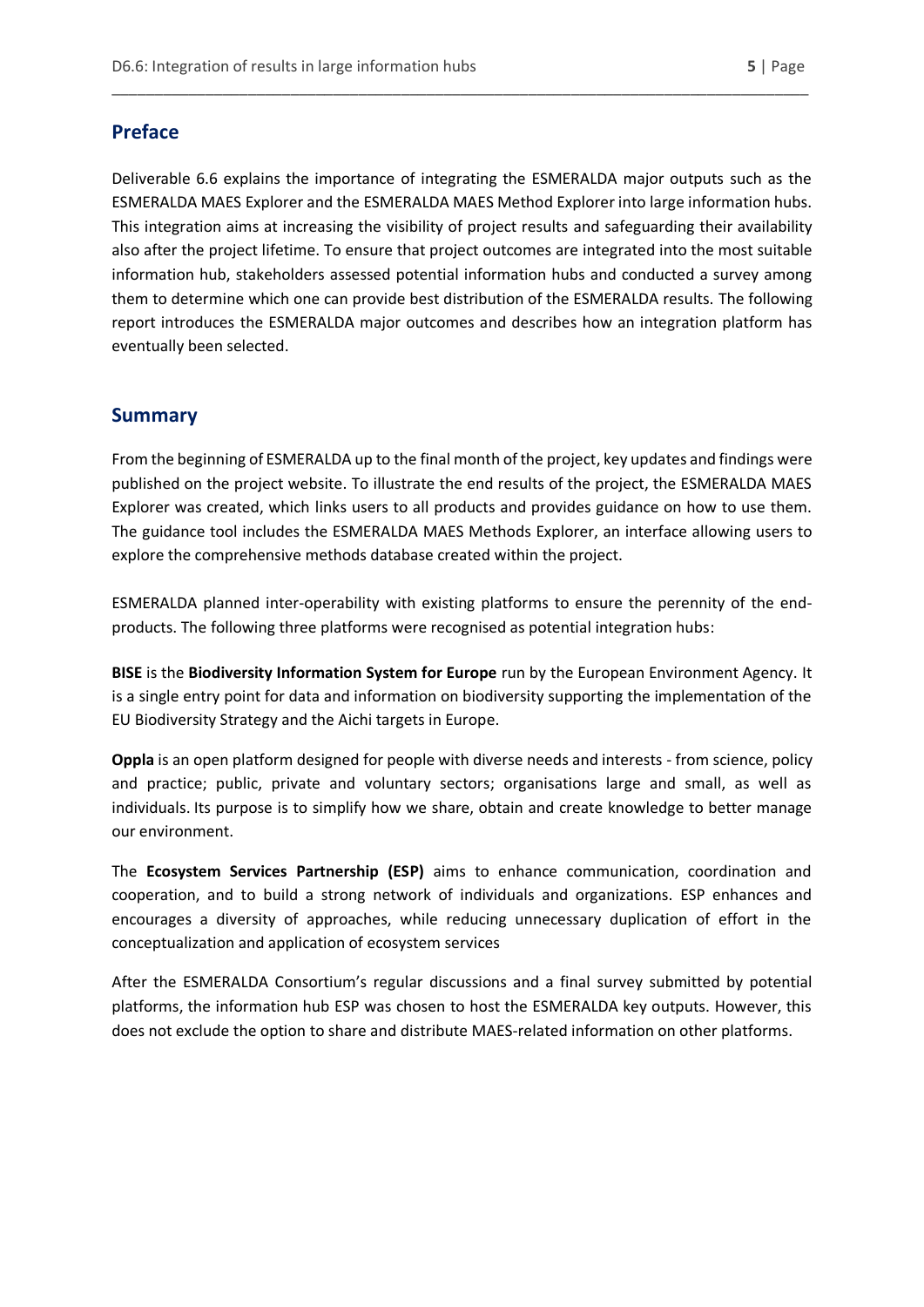#### <span id="page-5-0"></span>**1. ESMERALDA major project outputs**

ESMERALDA created many different outcomes and tangible products, which are relevant for the implementation of the EU Biodiversity Strategy's Target 2 Action 5 in EU member states. Products include reports, country and case study fact sheets, method application cards, information on methods, and numerous publications. All these are made available open access in the easy-to-access online interface ESMERALDA MAES Explorer.

\_\_\_\_\_\_\_\_\_\_\_\_\_\_\_\_\_\_\_\_\_\_\_\_\_\_\_\_\_\_\_\_\_\_\_\_\_\_\_\_\_\_\_\_\_\_\_\_\_\_\_\_\_\_\_\_\_\_\_\_\_\_\_\_\_\_\_\_\_\_\_\_\_\_\_\_\_\_\_\_\_\_

The **ESMERALDA MAES Explorer** provides guidance for MAES implementation at EU member state, regional or local level. The Explorer is available online and open access [\(http://www.maes](http://www.maes-explorer.eu/)[explorer.eu\)](http://www.maes-explorer.eu/) and integrates all key ESMERALDA products such as numerous Deliverable reports, open access publications, including an open access text book on Mapping Ecosystem Services, method application cards, case study fact sheets, country fact sheets and links them all in an easy-to-access and nicely designed 7-step MAES framework.

The MAES Explorer also links to the **ESMERALDA MAES Methods Explorer** – an interface that allows users to explore the comprehensive database of ecosystem service mapping and assessment methods created within ESMERALDA. The purpose of this database it to collect the majority of available biophysical, social and economic methods to map and assess ecosystem services on different levels of complexity (tiers). Its aim is also to link those methods to specific ecosystem types, ecosystem services, questions from policy, business and society, tiers and case studies. The Methods Explorer interface has been developed by ESMERALDA partner PLUS and is currently available via the ESMERALDA MAES Explorer or directly at: [http://database.esmeralda-project.eu/home.](http://database.esmeralda-project.eu/home)

#### <span id="page-5-1"></span>**2. Relevance of the result integration**

A series of meetings aimed to develop ESMERALDA communication with relevant initiatives to foster future collaboration and visibility of project outcomes. ESMERALDA planned inter-operability with existing platforms to ensure the perennity of the end-products (in the context of ESMERALDA Milestone 31). During the meetings, ESMERALDA delegates met with representatives from the EC, EEA, JRC, OPPLA, ESP and BISE online platforms, designed to collect information and foster collaboration between EU projects in the spheres of biodiversity ecosystem services and ecology.

Detailed information about all of the four meetings can be found in the ESMERALDA Milestone 31 reports 1-4.

#### <span id="page-5-2"></span>**3. Overview of information hubs**

The main advantage of making outputs of ESMERALDA available through OPPLA, ESP or BISE is that all systems/networks are designed to operate longer than the ESMERALDA project.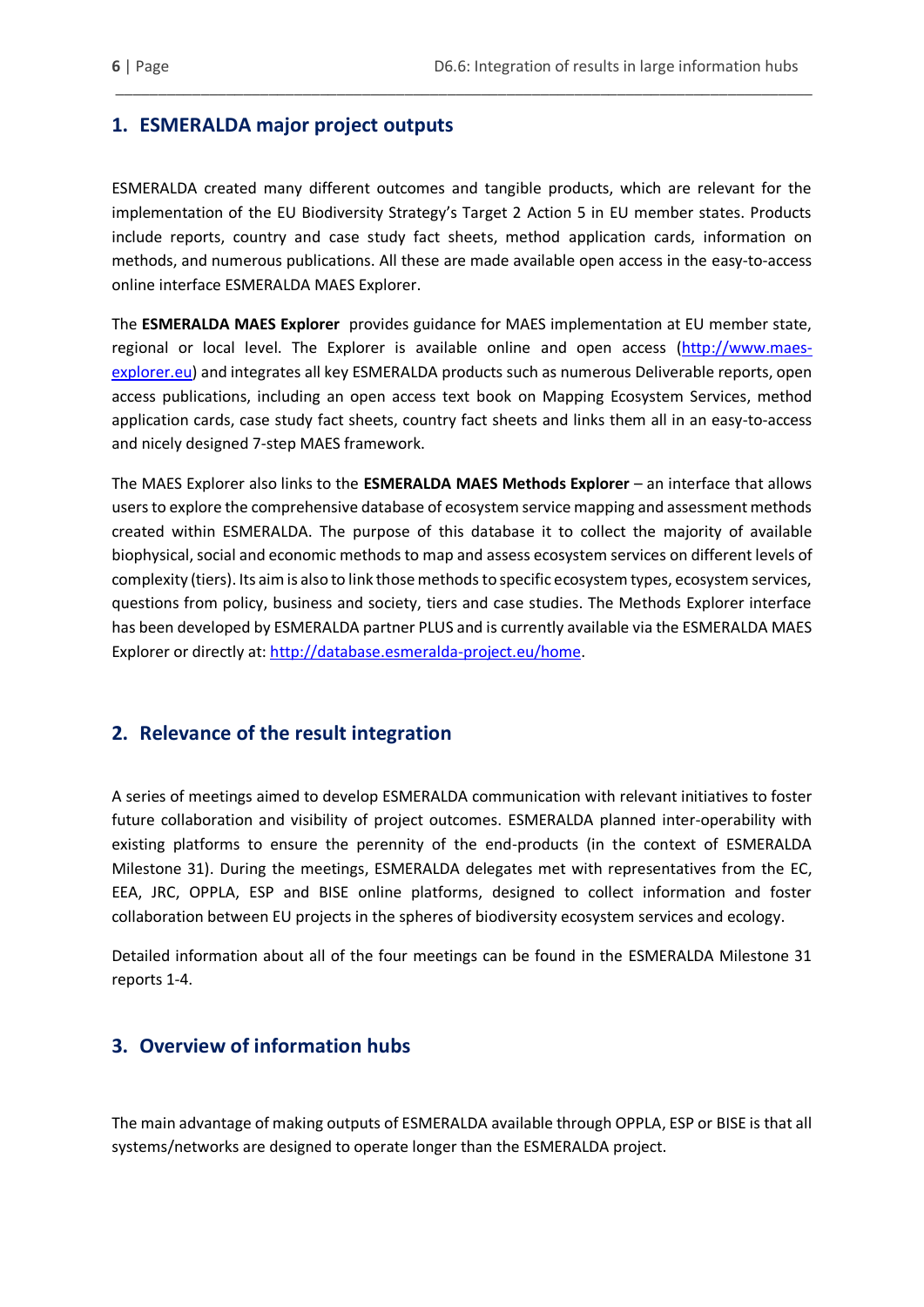#### <span id="page-6-0"></span>**3.1. Biodiversity Information System for Europe (BISE)**

BISE is a single entry point for data and information on biodiversity supporting the implementation of the EU strategy and the Aichi targets in Europe. Bringing together facts and figures on biodiversity and ecosystem services, it links to related policies, environmental data centres, assessments and research findings from various sources. BISE is being developed to strengthen the knowledge base in support of the implementation of the EU Biodiversity Strategy and the assessment of progress in achieving the 2020 targets.

\_\_\_\_\_\_\_\_\_\_\_\_\_\_\_\_\_\_\_\_\_\_\_\_\_\_\_\_\_\_\_\_\_\_\_\_\_\_\_\_\_\_\_\_\_\_\_\_\_\_\_\_\_\_\_\_\_\_\_\_\_\_\_\_\_\_\_\_\_\_\_\_\_\_\_\_\_\_\_\_\_\_

#### <span id="page-6-1"></span>**3.2. OPPLA**

Oppla is an open platform for people with needs and interests in the fields of science, policy and practice; public, private and voluntary sectors; organisations large and small, as well as individuals. Oppla has been developed in the context of the two EU FP7 projects OpenNESS and OPERAs. Its purpose is to simplify how we share, obtain and create knowledge to better manage our environment.

A key element of the vision for Oppla is to integrate high quality outputs from different research and innovation projects to provide a common open source of information on natural capital, ecosystem services and nature-based solutions. Oppla hosts have been aware of the good work carried out in ESMERALDA and would like to include outputs of this project in Oppla and support their continued availability and development beyond the end of the project.

With over 1000 members of the Oppla community, more than 500 followers on Twitter and over 14,000 website visits, Oppla provides access to a large multinational audience dealing with ecosystem services and nature-based solutions.

#### <span id="page-6-2"></span>**3.3. Ecosystem Services Partnership (ESP)**

ESP aims to enhance communication, coordination and cooperation, and to build a strong network of individuals and organizations. ESP enhances and encourages a diversity of approaches, while reducing unnecessary duplication of effort in the conceptualization and application of ecosystem services. By raising the profile of ecosystem services and promoting better practice, the ESP will also increase opportunities for financial support and help focus the funding of individual organizations for more efficient utilization of existing funds.

ESP was (via the Foundation for Sustainable Development FSD Wageningen, where the ESP Secretariat is hosted) an ESMERALDA partner responsible for networking activities. Many ESMERALDA partners are active ESP members already and current ESMERALDA partners will continue collaboration within ESP; others can become ESP members to stay in touch with the ESMERALDA colleagues and broaden their network with other ESP professionals from inside Europe and the rest of the world.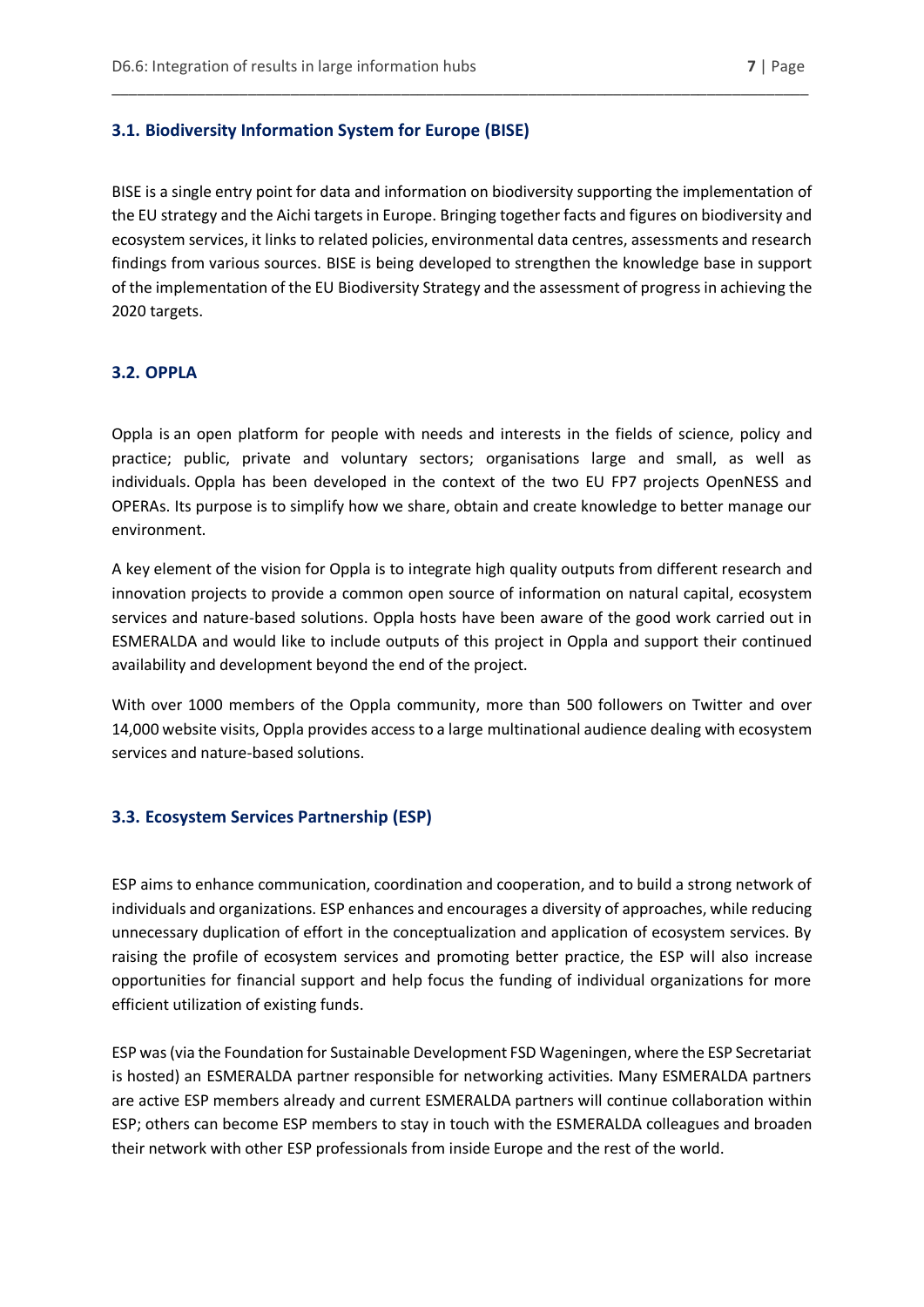ESP furthermore aims to keep the ESMERALDA stakeholder network alive, to keep collaborating and expand via ESP National Networks. ESP allows National Networks to have public pages to promote their network; they can have online discussions and share data via the ESP member portal. ESP conferences allow opportunities to meet and to maintain the short communication lines between the partners established during the ESMERALDA project through the regular meetings.

\_\_\_\_\_\_\_\_\_\_\_\_\_\_\_\_\_\_\_\_\_\_\_\_\_\_\_\_\_\_\_\_\_\_\_\_\_\_\_\_\_\_\_\_\_\_\_\_\_\_\_\_\_\_\_\_\_\_\_\_\_\_\_\_\_\_\_\_\_\_\_\_\_\_\_\_\_\_\_\_\_\_

ESP guaranteed that ESMERALDA project information and outcomes can continue to be openly accessible via the ESP website, which is regularly visited by many ecosystem services professionals. For reference: over 20 000 people have visited the ESP website in the past year. Additionally the ESP has an audience of over 3000 newsletter subscribers, and altogether 6000+ followers on its social media channels.

#### <span id="page-7-0"></span>**3.4. Other products integrated on external platforms**

The ESMERALDA people have produced numerous Open Access publications. Many scientific articles were collected in the ESMERALDA Special Issue "Mapping and Assessing Ecosystem Services: Methods and Practical Applications" in the journal One Ecosystem. Additionally, many ESMERALDA partners contributed to the "Mapping Ecosystem Services" open access book in Pensoft's Advanced Books, as a source of detailed guidance to stakeholders for ecosystem services mapping and assessment.

#### <span id="page-7-1"></span>**4. Stakeholder meetings**

Stakeholder meetings were held on a regular basis with the main aim to transfer generated knowledge on relevant European ecosystem service-related knowledge platforms and to check proposed interoperability with relevant platforms such as OPPLA, ESP and BISE, ensuring perennity of ESMERALDA end-products. In line with the recommendations of SPIRAL, ESMERALDA aims to provide outputs that support the information hub function of BISE (especially related to the Biodiversity's Strategy Target 2 Action 5). The project has explored how validated products, in particular the guidance tool for mapping and assessment of ecosystems and their services and the online platforms can become part of BISE and how the existing prototype of the ESP visualization tool (ESP-VT) can be enhanced with the ESMERALDA results. The meetings took place in the context of ESMERALDA Milestone 31 (Meetings with Stakeholders, e.g. DG ENV, EEA to discussinter-operability of ESMERALDA outputs into OpenNESS/OPERAs Common Platform and BISE), initially scheduled for 07/2015, 01/2016, 01/2017 and finally 07/2017. In the following a short overview of the four meetings with relation to this Deliverable 6.6 is given. For more detailed information we refer to the Milestone 31 reports Parts 1- 4. Table 1 gives an overview of the four ESMERALDA Milestone 31 meetings.

Table 1: Meetings in the context of ESMERALDA Milestone 31.

| Date       | <b>Place</b>        | <b>Main topics</b>                                     |  |
|------------|---------------------|--------------------------------------------------------|--|
| 16.09.2015 | <b>JRC Brussels</b> | Overviews ESMERALDA, BISE, OPPLA, EEA EIONET/ecosystem |  |
|            |                     | assessments, ESP-VT, Further platforms                 |  |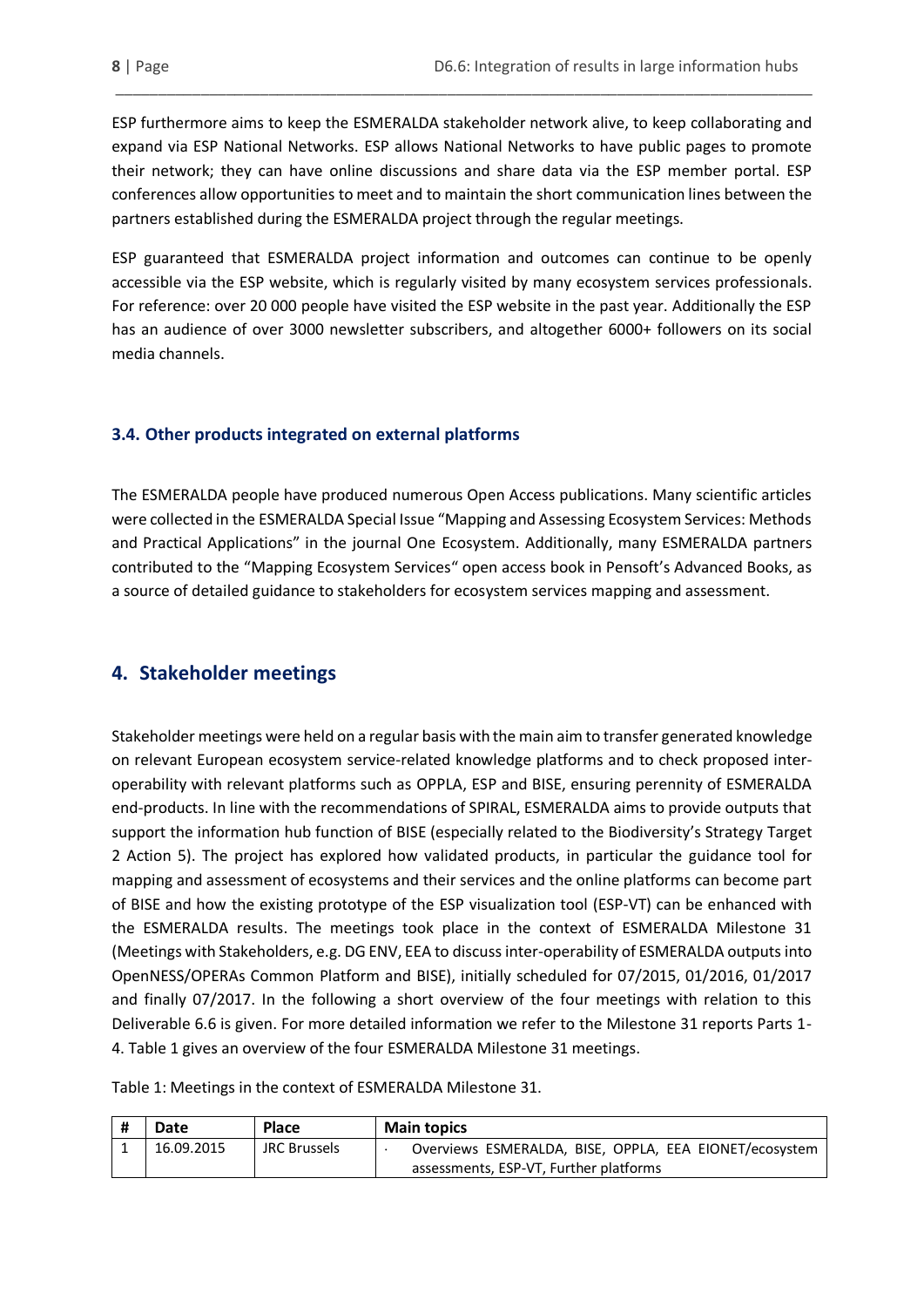|   |            |                     | <b>Discussion</b>                                             |  |
|---|------------|---------------------|---------------------------------------------------------------|--|
| 2 | 20.01.2016 | <b>JRC Brussels</b> | Update ESMERALDA                                              |  |
|   |            |                     | <b>ESMERALDA fact sheets for BISE</b><br>٠                    |  |
|   |            |                     | OPPLA business model                                          |  |
|   |            |                     | OneEcosystem and ESP-Visualisation Tool                       |  |
|   |            |                     | Discussion<br>$\cdot$                                         |  |
| 3 | 30.01.2017 | <b>JRC Brussels</b> | Update ESMERALDA                                              |  |
|   |            |                     | <b>ESMERALDA Open Access strategy</b>                         |  |
|   |            |                     | ESMERALDA fact sheets update on BISE<br>$\cdot$               |  |
|   |            |                     | BISE and OPPLA updates                                        |  |
|   |            |                     | Interoperability of ESMERALDA, BISE, OPPLA, ESP Visualisation |  |
|   |            |                     | tool, One Ecosystem                                           |  |
|   |            |                     | Discussion<br>$\cdot$                                         |  |
| 4 | 12.06.2018 | Hotel Leopold       | <b>ESMERALDA outcomes and products</b>                        |  |
|   |            | <b>Brussels</b>     | ESP and OPPLA as potential hosts                              |  |
|   |            |                     | <b>Discussion</b>                                             |  |

\_\_\_\_\_\_\_\_\_\_\_\_\_\_\_\_\_\_\_\_\_\_\_\_\_\_\_\_\_\_\_\_\_\_\_\_\_\_\_\_\_\_\_\_\_\_\_\_\_\_\_\_\_\_\_\_\_\_\_\_\_\_\_\_\_\_\_\_\_\_\_\_\_\_\_\_\_\_\_\_\_\_

#### <span id="page-8-0"></span>**4.1. First ESMERALDA Milestone 31 Meeting**

The first Meeting took place on 16 September 2015 in Brussels. ESMERALDA stakeholders discussed the inter-operability of ESMERALDA outputs on the platforms BISE and OPPLA and came to the following conclusions:

- Given that ESMERALDA is a direct support action to Action 5 of the EU Biodiversity Strategy, BISE is decided most evident platform to share results of the project. This is particularly relevant for information sanctioned by the Member States e.g., fact sheets, mapping guidance and maps (through interoperability with the ESP-VT)

- OPPLA may be a suitable platform to share guidance (the flexible mapping approach) but further insights are needed to understand the business model of OPPLA in order to ensure that ESMERALDA products can be made publically available at no cost.

#### <span id="page-8-1"></span>**4.2. Second ESMERALDA Milestone 31 Meeting**

The second Meeting took place on 20 January 2016 in Brussels and the participants took concrete decisions on which platforms to use for different project outputs.

ESMERALDA fact sheets will be made available in BISE, as Pdfs in BISE or via link to the ESMERALDA Internal Communication Platform (ICP) as immediate action. ESMERALDA fact sheets are also used to update existing information in BISE on MAES-related activities in EU MS, adding to/replacing current information and texts.

BISE is used as central information repository for MAES activities (including MAES-related activities from the EC), replacing other fact sheets and information collection via the MAES WG.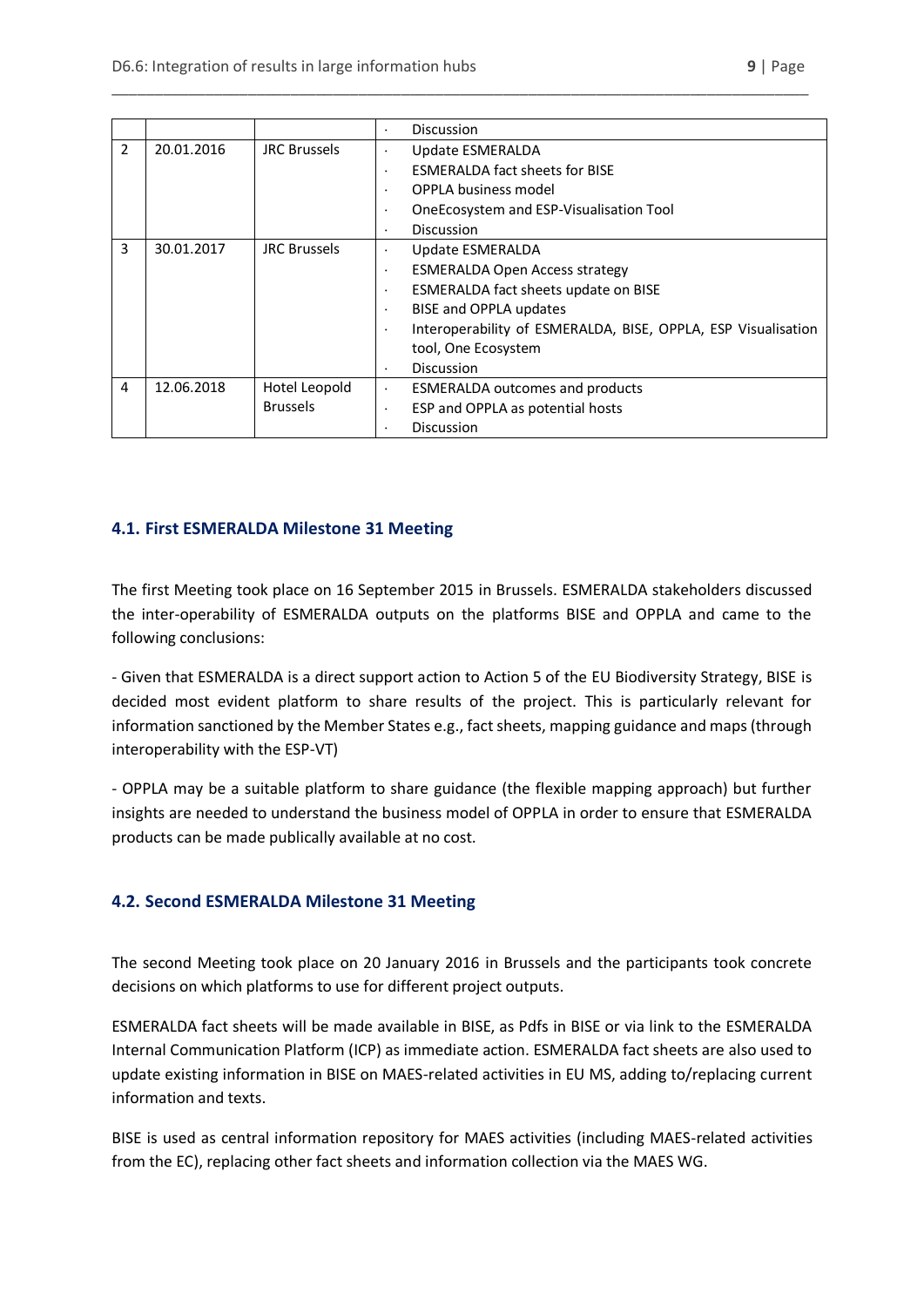Overall, the meeting determines the platform OPPLA may harvest the research outcomes from projects, and BISE to act as clearing house mechanisms for EU.

\_\_\_\_\_\_\_\_\_\_\_\_\_\_\_\_\_\_\_\_\_\_\_\_\_\_\_\_\_\_\_\_\_\_\_\_\_\_\_\_\_\_\_\_\_\_\_\_\_\_\_\_\_\_\_\_\_\_\_\_\_\_\_\_\_\_\_\_\_\_\_\_\_\_\_\_\_\_\_\_\_\_

#### <span id="page-9-0"></span>**4.3. Third ESMERALDA Milestone 31 Meeting**

The third Meeting took place on 30 January 2017 in Brussels and was dedicated to most recent updates from ESMERALDA and its Open Access strategy, discussions on the ESMERALDA fact sheet update process on BISE, updates from BISE and OPPLA and the interoperability of ESMERALDA, BISE, OPPLA, ESP and the new open access online journal One Ecosystem

#### <span id="page-9-1"></span>**4.4. Fourth ESMERALDA Milestone 31 Meeting**

The fourth meeting took place during the final ESMERALDA Conference and Project meeting in Brussels on 12 June 2018. ESMERALDA planned integration of project results to existing platforms to ensure the perennity of the end-products. As most suitable potential platforms, Oppla and ESP have been identified in the three prior Milestone 31 meetings. In order to find the most suitable platform, the fourth Milestone 31 meeting was used to discuss a common future strategy with potential product hosts and developers from OPPLA (Countryscape), ESP and Pensoft. It was decided to send out a small survey to potential hosts inquiring about key information related to interest and motivation to host ESMERALDA outputs, costs, technical capacities of the platform, as well as possibilities to connect ESMERALDA products to other projects. More information can be seen in the final Milestone 31 Part 4 report.

The surveys were filled in by both potential hosts - ESP and OPPLA.

#### <span id="page-9-2"></span>**5. Conclusions and outlook**

As a result of multiple discussions and the survey, the ESMERALDA Executive Board decided on its 27<sup>th</sup> and final meeting on 16 July 2018 to give ESP the opportunity to host ESMERALDA products in future. An overview of the survey evaluation is provided in Table 2.

Key points for the choice of ESP are the strong relation to many of the ESMERALDA partners (including better potential for future updates of the products), the strong involvement of the ESP Thematic Working Group on "Mapping Ecosystem Services" in ESMERALDA since the creation of the project, possible linkages to other products such as the Ecosystem Services Valuation Database (ESVD) and lastly, the lower price for information transfer to the new site.

This however, has (straight from the beginning) not been an either-or decision. All involved parties plan to co-operate and to create synergies between the different platforms by sharing their content and by cross-linking as much as possible. Besides ESP and OPPLA, MAES-related information on EU member state level will continue to be published on BISE.